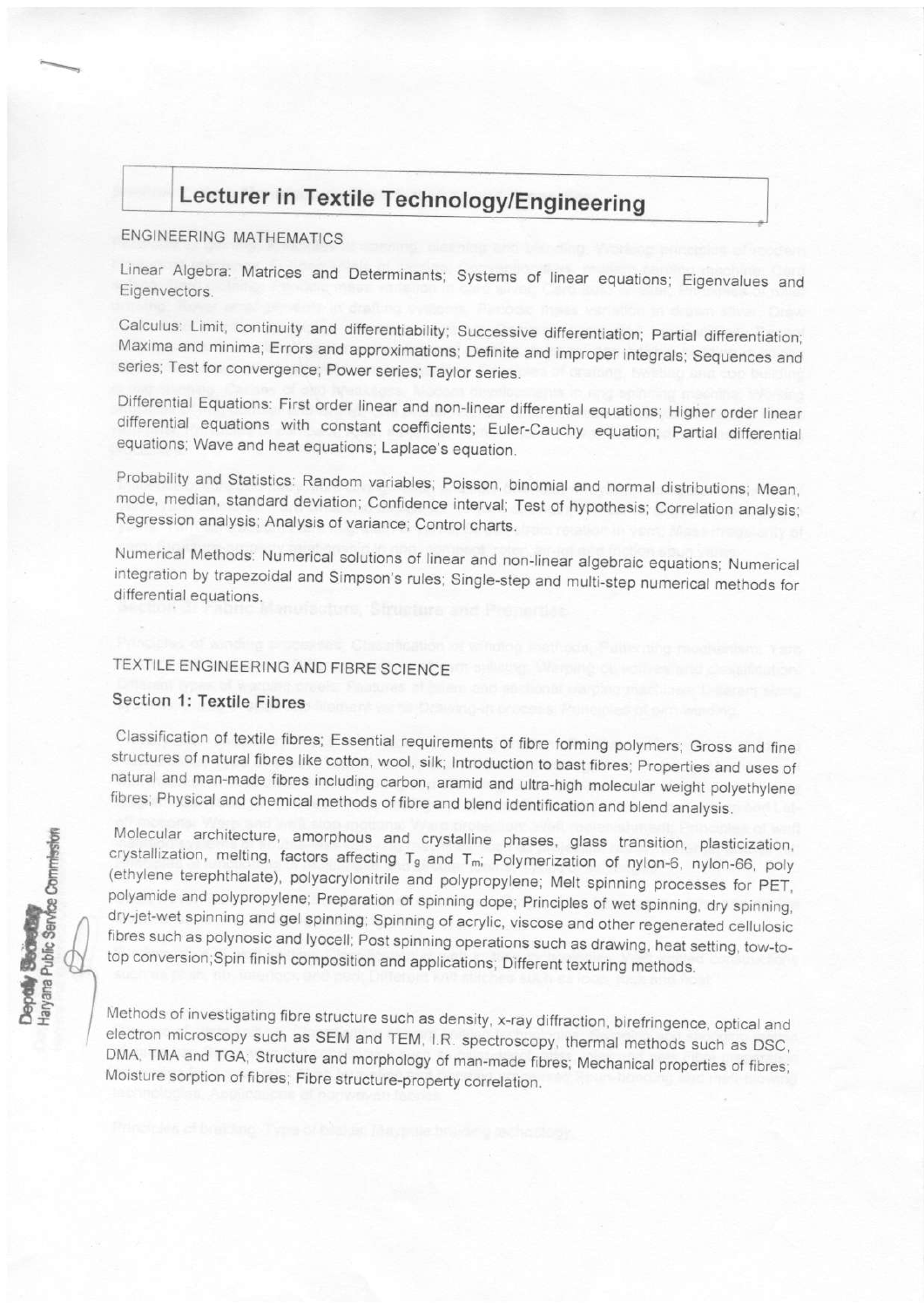# Section 2: Yarn Manufacture, Yarn Structure and Properties

Principles of ginning; Principles of opening, cleaning and blending; Working principles of modern blow room machines; Fundamentals of carding; Conventional vs. modern carding machine; Card setting; Card clothing; Periodic mass variation in card sliver; Card auto leveller; Principles of roller drawing; Roller arrangements in drafting systems; Periodic mass variation in drawn sliver; Draw frame auto leveller; Principles of cotton combing; Combing cycle and mechanisms; Recent developments in combing machine; Principles of drafting, twisting, and bobbin building in roving formation; Modern developments in roving machine; Principles of drafting, twisting and cop building in ring spinning; Causes of end breakages; Modern developments in ring spinning machine; Working principles of ring doubler and two-for-one twister; Relationship between single yarn twist and folded yarn twist; Principles of compact, rotor, air-jet, air-vortex, friction, core, wrap and twist-less spinning processes.

Influence of fibre geometry, fibre configuration and fibre orientation in yarn; Fibre packing density of yarn; Yarn diameter; Yarn twist and its relation to yarn strength; Helical arrangement of fibres in yarns; Yarn contraction; Fibre migration in yarns; Stress-strain relation in yarn; Mass irregularity of yarn; Structure-property relationship in ring, compact, rotor, air-jet and friction spun yarns.

# Section 3: Fabric Manufacture, Structure and Properties

Principles of winding processes; Classification of winding methods; Patterning mechanism; Yarn clearers and tensioners; Ditferent systems of yarn splicing; Warping objectives and classification; Different types of warping creels; Features of beam and sectional warping machines; Different sizing systems; Sizing of spun and filament yarns; Drawing-in process; Principles of pirn winding.

Primary and secondary motions of loom; Shedding motion; Positive and negative shedding mechanisms; Type of sheds; Tappet, dobby and jacquard shedding; Weft insertion; Mechanics of weft insertion with shuttle; Shuttle picking and checking; Beat-up; Kinematics of sley; Loom timing diagram; Cam designing; Effect of sley setting and cam profile on fabric formation; Take-up and Letoff motions; Warp and weft stop motions; Warp protection; Weft replenishment; Principles of weft insertion systems of shuttle-less weaving machines such as projectile, rapier, water-jet and air-jet; Principles of functioning of multiphase and circular looms; Types of selvedges.

Basic woven fabric constructions and their derivatives; Crepe, cord, terry, gauze, leno and double cloth constructions; Drawing and lifting plans.

Fundamentals of weft knitting; Classification of weft knitting technologies; Weft knitted constructions such as plain, rib, interlock and purl; Different knit stitches such as loop, tuck and float.

Principle of warp knitting; Classification of warp knitting technologies; Swinging and shogging motion of guide bar; Basic warp knit construction such as pillar, tricot, atlas, inlay and nets.Fibre preparation processes for nonwovens; Web formation and bonding processes; Spun-bonding and melt-blowing technologies; Applications of nonwoven fabrics.

Principles of braiding; Type of braids; Maypole braiding technology.